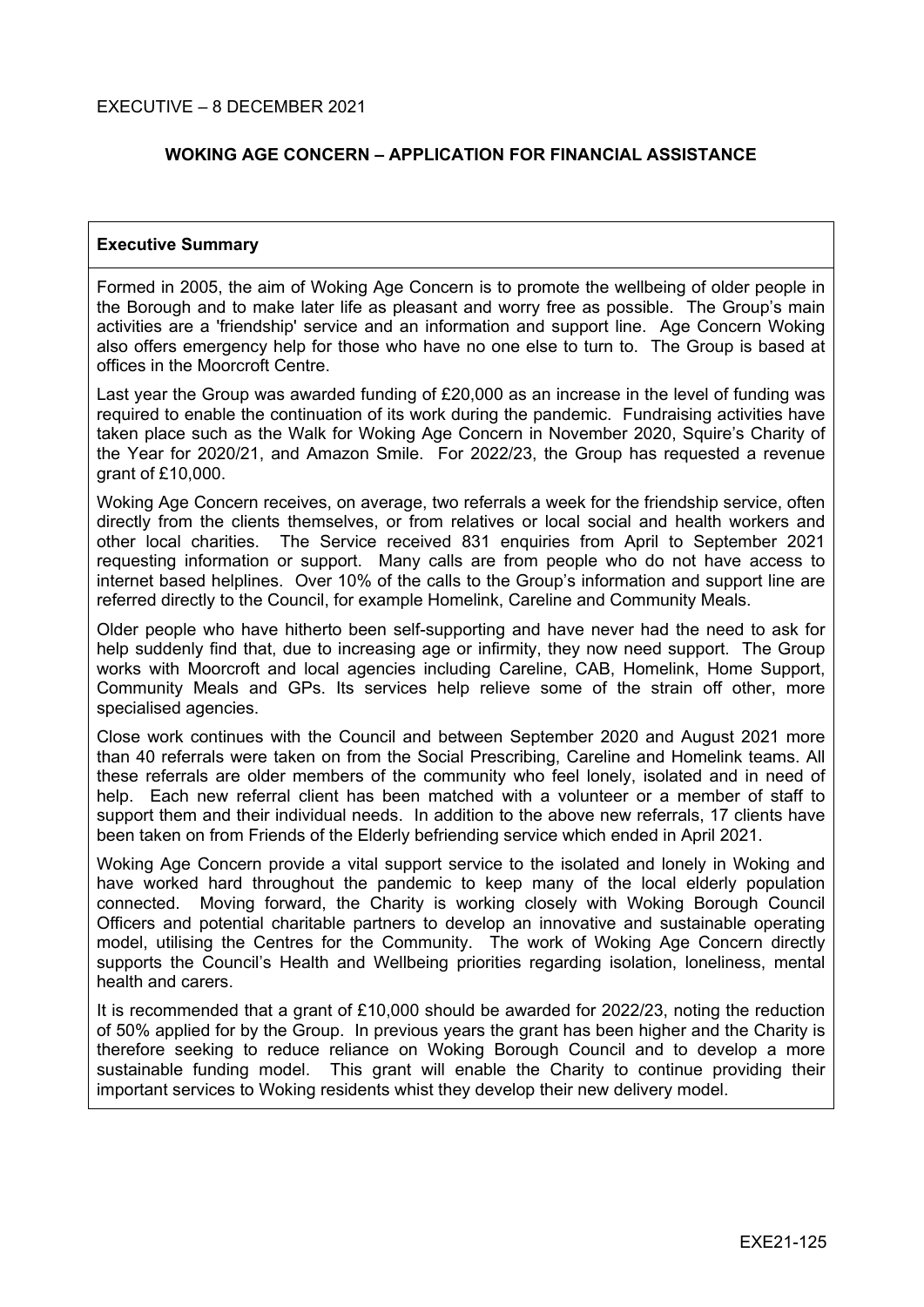| <b>Recommendations</b>            |                                                                                                                                                                                                                                                                                                                                                                                                                                                                                                                                                                                                                                                       |  |  |
|-----------------------------------|-------------------------------------------------------------------------------------------------------------------------------------------------------------------------------------------------------------------------------------------------------------------------------------------------------------------------------------------------------------------------------------------------------------------------------------------------------------------------------------------------------------------------------------------------------------------------------------------------------------------------------------------------------|--|--|
| The Executive is<br>requested to: | <b>RESOLVE That, subject to the outcome of the Council's budgetary</b><br>process, a grant of £10,000 be awarded from the Community Grants<br>Budget towards the operating costs of Woking Age Concern.                                                                                                                                                                                                                                                                                                                                                                                                                                               |  |  |
| <b>Reason for Decision</b>        | To enable older and more isolated members of community to receive<br>befriending, information, support and emergency help.                                                                                                                                                                                                                                                                                                                                                                                                                                                                                                                            |  |  |
| Confirmation of funding           | This award is provisionally made on the expectation that the Council's<br>budgets for revenue and capital projects remain at the same level<br>allocated for the current financial year. The Council's overall budget,<br>including the sums allocated for community grants, will be determined<br>by Council at its meeting on 10 February 2022. In the event the grant<br>budgets are set at the anticipated levels, confirmation of the Council's<br>support will be sent to successful applicants. Groups should not plan<br>for the 2022/23 funding until this confirmation has been received.                                                   |  |  |
| Conditions                        | <b>Accounts.</b> The Organisation must submit accounts for the year in<br>which the grant is awarded, including an income and expenditure<br>account and balance sheet. Please note that accounts for other years<br>may also be required.                                                                                                                                                                                                                                                                                                                                                                                                            |  |  |
|                                   | Monitoring Information. The Organisation must submit quarterly<br>monitoring information as a measure of its achievements. Failure to<br>provide details will jeopardise the award. E-mail requests will be sent<br>to the applicant on a quarterly basis.                                                                                                                                                                                                                                                                                                                                                                                            |  |  |
|                                   | <b>Publicity.</b> Where possible, the Organisation is required to publicise<br>the support received from Woking Borough Council, including on<br>websites and literature / leaflets produced.                                                                                                                                                                                                                                                                                                                                                                                                                                                         |  |  |
|                                   | Payments. Unless exceptional circumstances exist all invoices must<br>be received quarterly with monitoring information for the previous<br>quarter.                                                                                                                                                                                                                                                                                                                                                                                                                                                                                                  |  |  |
|                                   | Payment Period. Final quarter claims must be made by the second<br>week in April. Unclaimed awards will not be available at a later date<br>unless exceptional circumstances can be demonstrated to the Council<br>before the end of the award year.                                                                                                                                                                                                                                                                                                                                                                                                  |  |  |
|                                   | <b>Joint Working.</b> WBC expects the Organisation to engage positively<br>on health and wellbeing multi-agency joint work affecting Woking.<br>Groups which refuse may place their Council support at risk, e.g.<br>grant, concessionary rent and other assistance.                                                                                                                                                                                                                                                                                                                                                                                  |  |  |
|                                   | Homelessness Reduction Act 2017. Following the introduction of<br>new legislation from April 2018, the Council expects the support of<br>partner agencies in identifying people at risk of homelessness as early<br>as possible to maximise the opportunities to prevent such. Partner<br>agencies / organisations are expected to be engaged in joint working<br>arrangements to assist in finding suitable housing and support<br>solutions, and where appropriate to undertake and respond to the new<br>'duty to refer'. Groups which do not support this new legislation and<br>way of working positively may put their Council support at risk. |  |  |
| Performance Indicators            | <b>Users.</b> The Organisation to provide a breakdown of the users.<br><b>Activities.</b><br>The Organisation to provide details of activities and                                                                                                                                                                                                                                                                                                                                                                                                                                                                                                    |  |  |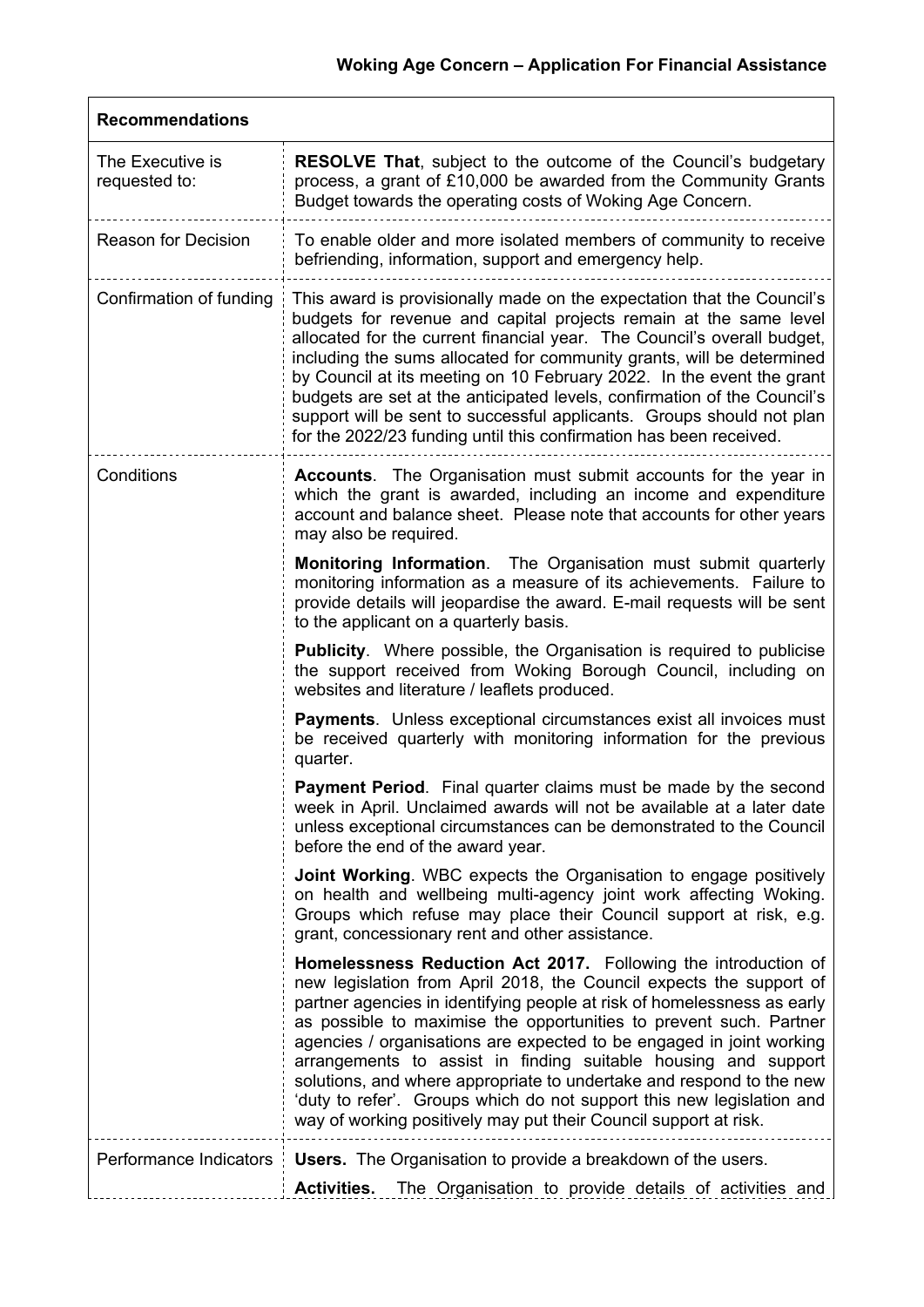|                       | events held.                                                                                                                                                                                                                                                                                                                                                                                                                                                                              |
|-----------------------|-------------------------------------------------------------------------------------------------------------------------------------------------------------------------------------------------------------------------------------------------------------------------------------------------------------------------------------------------------------------------------------------------------------------------------------------------------------------------------------------|
|                       | <b>Enquiries.</b> The Organisation to provide a breakdown of the enquiries<br>received.                                                                                                                                                                                                                                                                                                                                                                                                   |
|                       | <b>Publicity.</b> The Organisation to advise how the Council's support has<br>been publicised.                                                                                                                                                                                                                                                                                                                                                                                            |
|                       | <b>Statement of Use.</b> The Organisation to provide a statement stating<br>the use to which the grant money has been put.                                                                                                                                                                                                                                                                                                                                                                |
| <b>Future Support</b> | The financial pressure on the Council's budgets is expected to<br>continue in the coming years and accordingly the overall level of<br>support available in future years may be reduced. The applicant is<br>therefore to be advised that the award of funding for 2022/23 does not<br>imply that a similar application in 2023/24 would be supported. In<br>particular, it is emphasised that the Council is unlikely to be in a<br>position to award any sums above the 2022/23 levels. |
|                       | In view of this, the applicant is to be advised to ensure that<br>contingency plans for the Group's operations for 2023/24 have been<br>drawn up in the event that the Council is unable to continue its support<br>beyond April 2023. All applicants are strongly recommended to<br>pursue alternative sources of funding and are encouraged to approach<br>Woking Borough Council's Community Support Team for advice and<br>support.                                                   |

## **The Executive has authority to determine the above recommendations.**

# **Background Papers:**

2022/23 Application Form.

## **Reporting Person:**

Julie Fisher, Chief Executive Extn: 3301, Email: julie.fisher@woking.gov.uk

#### **Contact Person:**

Frank Jeffrey, Head of Democratic Services Extn: 3012, Email: frank.jeffrey@woking.gov.uk

Doug Davern, Democratic Services Officer Extn: 3018, Email: doug.davern@woking.gov.uk

## **Portfolio Holder:**

Cllr Simon Ashall Email: cllrsimon.ashall@woking.gov.uk

#### **Shadow Portfolio Holder:**

Cllr Will Forster Email: cllrwill.forster@woking.gov.uk

## **Date Published:**

30 November 2021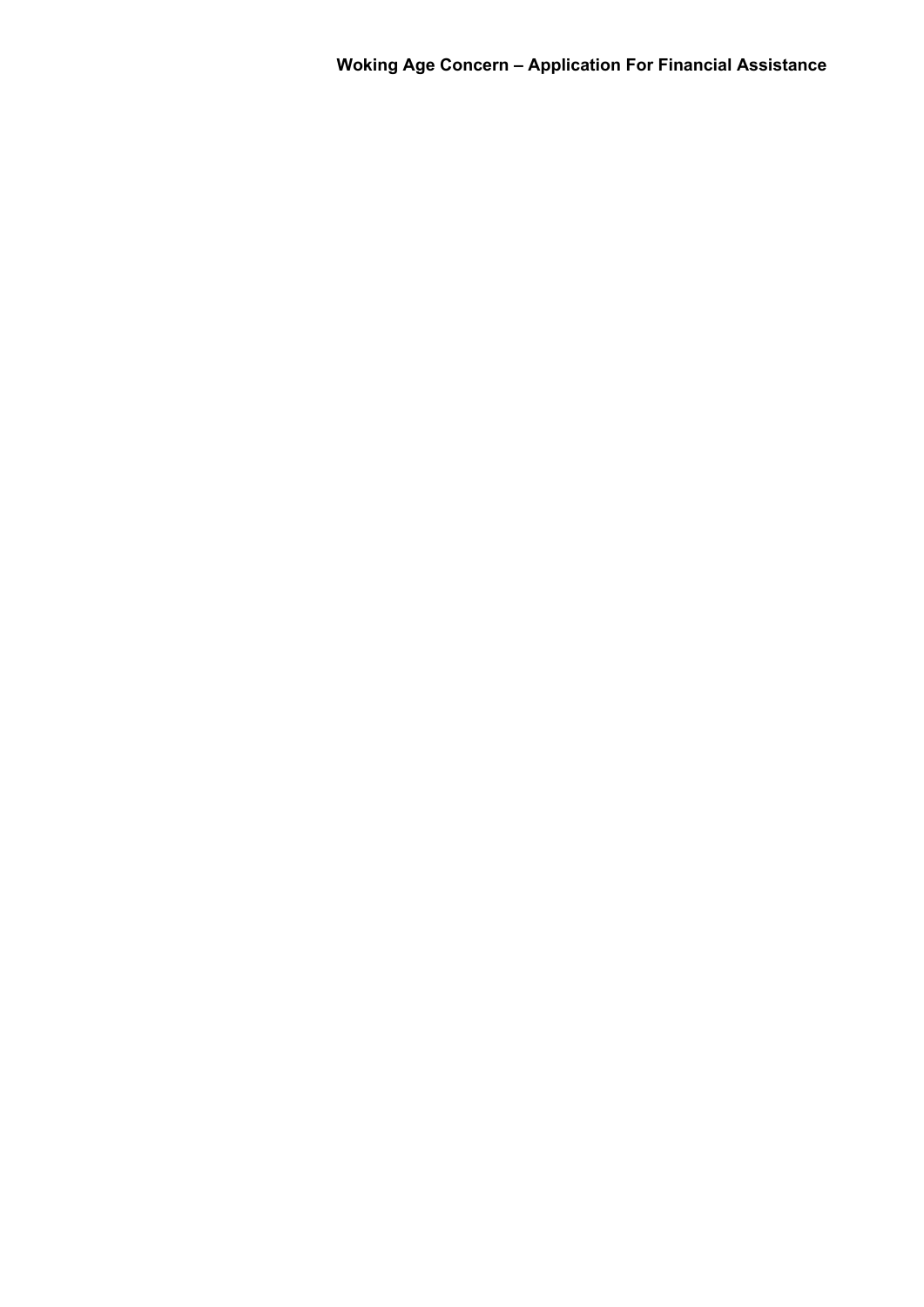| 1.0 Summary of Application |                                                                                                                                                                                                                                                                                                                                                                                                                                                                                          |  |
|----------------------------|------------------------------------------------------------------------------------------------------------------------------------------------------------------------------------------------------------------------------------------------------------------------------------------------------------------------------------------------------------------------------------------------------------------------------------------------------------------------------------------|--|
| 1.1 Status and Aims        | Age Concern Woking formed in 2004 and became operational in<br>The aim of the Group is to promote the wellbeing of older<br>2005.<br>people in the Woking Borough and to make later life as pleasant and<br>worry free as possible. The Group's main activities are a 'friendship'<br>service and an information and support line. Age Concern Woking<br>also offers emergency help for those who have no one else to turn to.<br>The Group is based at offices in the Moorcroft Centre. |  |
| 1.2 Employees              | 4, comprising of two office-based Support Officers and a community-<br>based Senior Client Liaison Officer and Client Liaison Officer.                                                                                                                                                                                                                                                                                                                                                   |  |
| 1.3 Volunteers             | 46. The volunteers visit lonely older people in their own homes for at<br>least an hour, on a weekly basis. They offer friendship and support to<br>assist with feelings of loneliness and isolation, and report back any<br>concerns. Some volunteers will also assist in emergency situations,<br>such as early discharge from hospital with no help.                                                                                                                                  |  |
| 1.4 Clients/Users          | 129, comprising:<br>38 male<br>91 female<br>129 disabled<br>2 ethnic minority<br>129 resident in Woking<br>2 aged 19-65<br>127 aged 65+<br>All services are free of charge to the users.                                                                                                                                                                                                                                                                                                 |  |
| 1.5 Members                | None.                                                                                                                                                                                                                                                                                                                                                                                                                                                                                    |  |
| 1.6 Sum Requested          | £10,000 (Revenue)                                                                                                                                                                                                                                                                                                                                                                                                                                                                        |  |
| 1.7 Project                | The Group states that now that the country is making steps out of<br>restrictions, the overall cost of the pandemic is still not known, though<br>it is clear that those already isolated, vulnerable and required to shield<br>during the majority of 2020 and 2021 will need additional support now<br>more than ever.<br>The funding will enable Woking Age Concern staff to continue                                                                                                 |  |
|                            | providing support and be the 'eyes' and 'ears' of the older generation<br>who may have no one else to help them. The majority of clients have<br>no access or 'know how' when it comes to technology and the Group<br>would like to help and guide them.                                                                                                                                                                                                                                 |  |
| 1.8 Cost breakdown:        | Funding would assist with covering staffing and overhead costs.                                                                                                                                                                                                                                                                                                                                                                                                                          |  |
| 1.9 Community Benefit      | The applicant has advised that the issues of loneliness, especially in<br>older men, is well documented as are the positive effects achieved<br>even by simple processes such as regular visiting (befriending). The<br>Group receives, on average, two referrals a week for the friendship<br>service, often directly from the clients themselves, or from relatives or                                                                                                                 |  |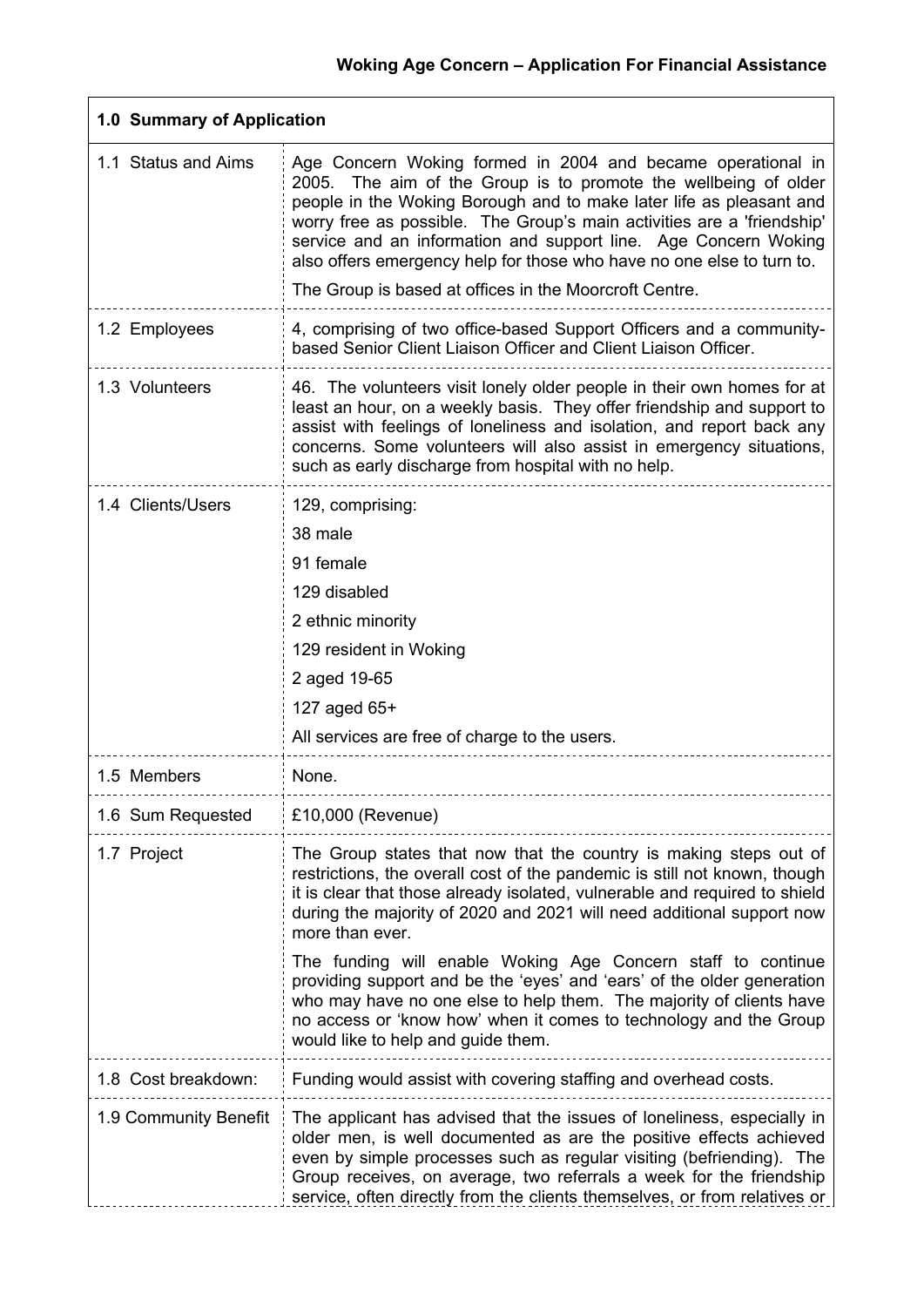|                      | local social and health workers and other local charities. The Service<br>received 831 calls in from April to September 2021 requesting<br>information or support. Many calls are from people who do not have<br>access to internet based helplines. Over 10% of the calls to the<br>Group's information and support line are referred directly to the<br>Council, for example Homelink, Careline and Community Meals.                                                                                                                    |
|----------------------|-------------------------------------------------------------------------------------------------------------------------------------------------------------------------------------------------------------------------------------------------------------------------------------------------------------------------------------------------------------------------------------------------------------------------------------------------------------------------------------------------------------------------------------------|
|                      | Older people who have hitherto been self-supporting and have never<br>had the need to ask for help suddenly find that, due to increasing age<br>or infirmity, they now need support. The Group advises that the level<br>of phone calls received demonstrate the need for its services. The<br>Group works with Moorcroft and local agencies including Careline,<br>CAB, Homelink, Home Support, Community Meals and GPs. The<br>Charity believes their services help relieve some of the strain off other,<br>more specialised agencies. |
|                      | The Group continues to work closely with the Council and between<br>September 2020 and August 2021 took on more than 40 referrals from<br>the Social Prescribing, Careline and Homelink teams. All these<br>referrals are older members of the community who feel lonely, isolated<br>and in need of help. Each new referral client has been matched with a<br>volunteer or a member of staff to support them and their individual<br>needs.                                                                                              |
|                      | In addition to the above new referrals, 17 clients have been taken on<br>from Friends of the Elderly befriending service which ended in April<br>2021.                                                                                                                                                                                                                                                                                                                                                                                    |
| 1.10 Covid-19 Impact | As well as serious implications for clients' health, the Charity notes<br>that it faces an uncertain future. It has had to reduce its activities in<br>response to Covid-19. Face-to-face fundraising is on hold and it is<br>now relying on social media to fill the fundraising gap. The Group<br>relies heavily on donations from members of the public and so any<br>change in spending habits would be detrimental.                                                                                                                  |
|                      | Face-to-face contact is essential when dealing with the older<br>generation. Some clients have hearing and sight problems, others<br>suffer from dementia. Society is becoming more reliant on social<br>media / technology, but the older generation is falling into a gap which<br>needs assistance.                                                                                                                                                                                                                                    |
|                      | The Group notes that it needs to raise funds to stabilise itself and<br>continue to serve members of the community who now more than ever<br>need ongoing support and friendship.                                                                                                                                                                                                                                                                                                                                                         |

| 2.0 Financial Background |                                                                                                                                                                                                                                                                         |
|--------------------------|-------------------------------------------------------------------------------------------------------------------------------------------------------------------------------------------------------------------------------------------------------------------------|
| 2.1 Budget               | At the time of the application, the Group held $£23,740$ in the bank.<br>The sum of £10,500 is held as a reserve and £4,000 received from the<br>Coop Community Fund in November 2018 is held towards special<br>projects and social events for clients and volunteers. |
|                          | The Group has submitted a budget for $2022/23$ which shows an<br>anticipated income of £60,000 against an anticipated expenditure of<br>E70,350, resulting in an anticipated deficit of £10,350.                                                                        |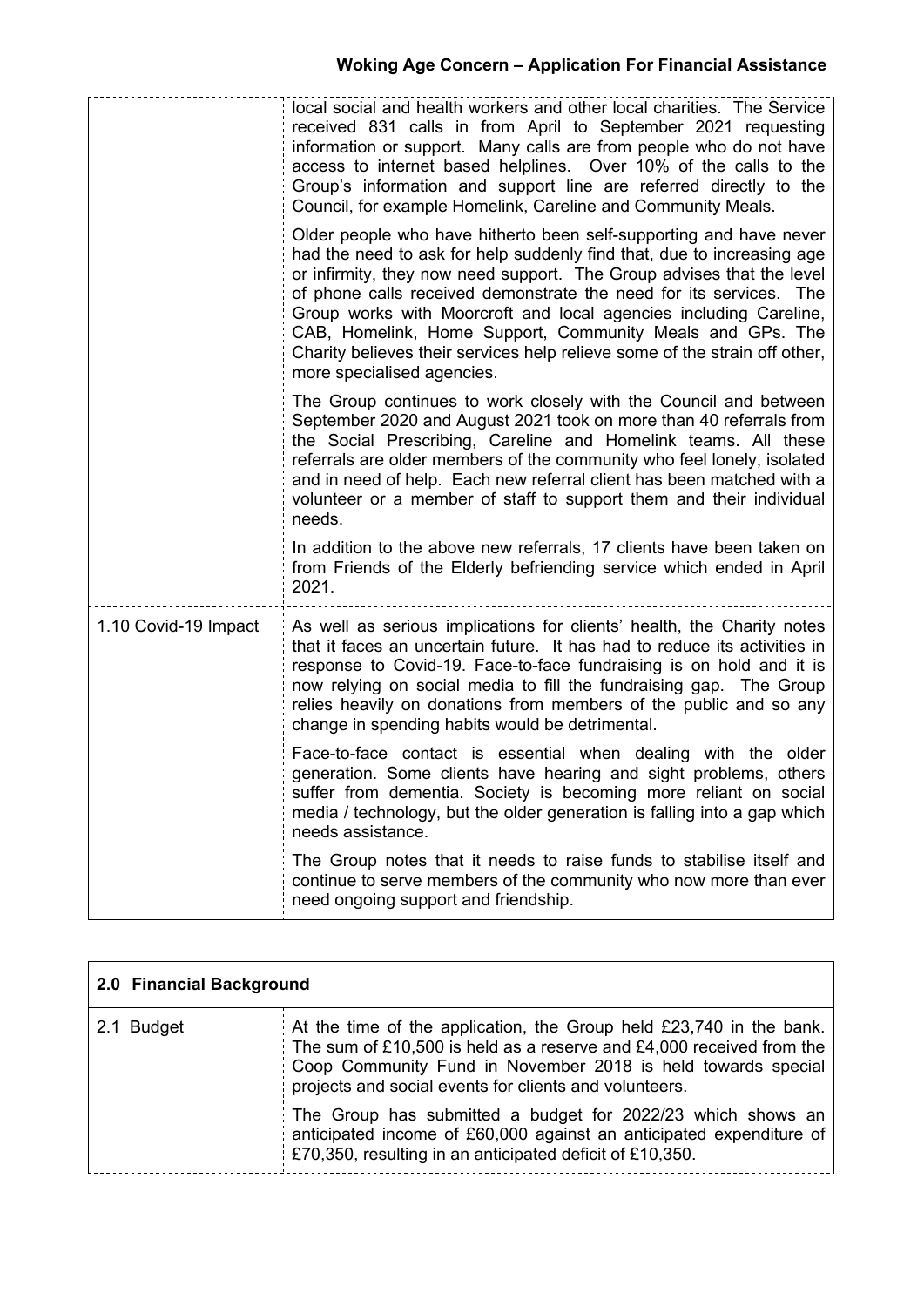| 2.2 Accounts                            | The Group has submitted accounts for 2020/21 which show an<br>income of £20,712 against expenditure of £75,183, resulting in a<br>deficit of £54,471. |
|-----------------------------------------|-------------------------------------------------------------------------------------------------------------------------------------------------------|
| 2.3 Support over the<br>past five years | $2021/22 - £20,000$<br>$2020/21 - £5,000$<br>$2019/20 - £5,000$<br>$2018/19 - \pounds2,000$<br>$2017/18 - No$ grant awarded.                          |

| 3.0 Assessment of Application |                                                                                                                                                                                                                                                                                                                                                                                                                                                                                                                                                                                                         |                  |  |
|-------------------------------|---------------------------------------------------------------------------------------------------------------------------------------------------------------------------------------------------------------------------------------------------------------------------------------------------------------------------------------------------------------------------------------------------------------------------------------------------------------------------------------------------------------------------------------------------------------------------------------------------------|------------------|--|
| 3.1 Key Information           | Constitution<br>$\circ$                                                                                                                                                                                                                                                                                                                                                                                                                                                                                                                                                                                 | Yes              |  |
|                               | <b>Registered Charity</b><br>O                                                                                                                                                                                                                                                                                                                                                                                                                                                                                                                                                                          | Yes              |  |
|                               | <b>VAT Registered</b><br>O                                                                                                                                                                                                                                                                                                                                                                                                                                                                                                                                                                              | <b>No</b>        |  |
|                               | <b>Equal Opportunities Policy</b><br>O                                                                                                                                                                                                                                                                                                                                                                                                                                                                                                                                                                  | Yes              |  |
|                               | <b>Safeguarding Policy</b><br>O                                                                                                                                                                                                                                                                                                                                                                                                                                                                                                                                                                         | Yes              |  |
|                               | <b>Reserves Policy</b><br>$\circ$                                                                                                                                                                                                                                                                                                                                                                                                                                                                                                                                                                       | Yes              |  |
|                               | <b>Quality Mark</b><br>O                                                                                                                                                                                                                                                                                                                                                                                                                                                                                                                                                                                | <b>No</b>        |  |
|                               | Other funding sources pursued<br>O                                                                                                                                                                                                                                                                                                                                                                                                                                                                                                                                                                      | <b>No</b>        |  |
|                               | Other support by the Council<br>O                                                                                                                                                                                                                                                                                                                                                                                                                                                                                                                                                                       | Yes <sup>*</sup> |  |
|                               | Fundraising<br>$\circ$                                                                                                                                                                                                                                                                                                                                                                                                                                                                                                                                                                                  | Yes              |  |
|                               | Two quotes<br>O                                                                                                                                                                                                                                                                                                                                                                                                                                                                                                                                                                                         | N/A              |  |
|                               | Regular monitoring provided previously<br>$\circ$                                                                                                                                                                                                                                                                                                                                                                                                                                                                                                                                                       | Yes              |  |
|                               | * Discretionary rate relief & Concessionary rent<br>- Age Concern Woking are a commercial<br>tenant of a property owned by Woking Borough<br>Council.                                                                                                                                                                                                                                                                                                                                                                                                                                                   |                  |  |
| 3.2 Assessment                | Woking Age Concern provide a vital support service to the isolated<br>and lonely in Woking and have worked hard throughout the pandemic<br>to keep many of the local elderly population connected. Moving<br>forward, the Charity is working closely with Woking Borough Council<br>Officers and potential charitable partners to develop an innovative and<br>sustainable operating model, utilising the Centres for the Community.<br>The work of Woking Age Concern directly supports the Council's<br>Health and Wellbeing priorities regarding isolation, loneliness, mental<br>health and carers. |                  |  |
|                               | It is recommended that a grant of £10,000 should be awarded for<br>2022/23, noting that the reduction of 50% applied for by the Group. In<br>previous years the grant has been higher and the Charity is therefore<br>seeking to reduce reliance on Woking Borough Council and to develop<br>a more sustainable funding model. This grant will enable the Charity<br>to continue providing their important services to Woking residents<br>whist they develop their new delivery model.                                                                                                                 |                  |  |